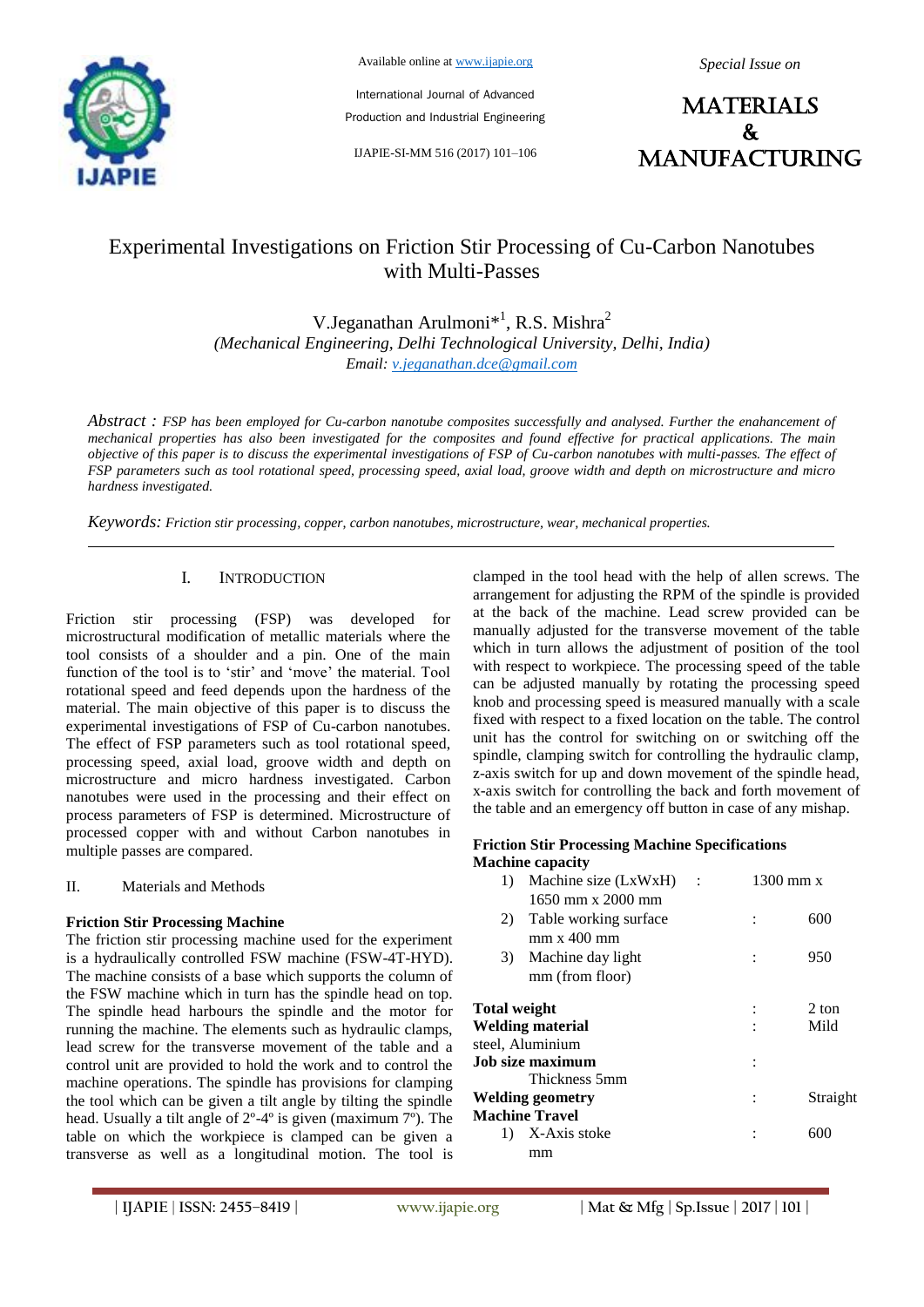# *V.Jeganathan Arulmoni and R.S. Mishra, International Journal of Advanced Production and Industrial Engineering*

| 2)                   | Y-Axis stoke                                     |                | :              | 200                          | 3)                   |
|----------------------|--------------------------------------------------|----------------|----------------|------------------------------|----------------------|
|                      | mm                                               |                |                |                              |                      |
| 3)                   | Z-Axis stoke                                     |                |                | 300                          | Fixture              |
|                      | mm                                               |                |                |                              | 1)                   |
|                      | Axis thrust force                                |                |                |                              | 2)                   |
|                      | 1) X-axis force                                  |                |                | $250$ kgf                    | 3)                   |
|                      | $(min) - 2500$ kgf $(max)$ (in steps of 50 kgf)  |                |                |                              |                      |
| 2)                   | Z-axis force                                     |                |                | $400$ kgf                    | 4)                   |
|                      | $(min) - 4000$ kgf $(max)$ (Adjustable in steps) |                |                |                              |                      |
| <b>Motion</b>        |                                                  |                |                |                              |                      |
| 1)                   | X-axis feed rate                                 | $\ddot{\cdot}$ |                | $0-5000$ mm/min              | Hydra                |
| 2)                   | Z-axis feed rate                                 |                |                | $0-2000$ mm/min              | 1)                   |
|                      |                                                  |                |                |                              |                      |
|                      | <b>Spindle housing</b>                           |                |                |                              | 2)                   |
|                      | 1) Spindle                                       | $\ddot{\cdot}$ | ISO 40 Taper   |                              |                      |
| 2)                   | Spindle speed                                    |                | $\ddot{\cdot}$ | 1440                         | 3)                   |
|                      | rpm (max)                                        |                |                |                              |                      |
| 3)                   | Spindle drive                                    |                |                |                              |                      |
|                      | 11KW/1440 rpm/440V, 3 Phase, AC drive            |                |                |                              | Lubric               |
|                      |                                                  |                |                | Flange                       | 1)                   |
|                      | mounting (STARK)                                 |                |                |                              |                      |
| 4)                   | Angular contact ball<br>3Nos                     |                | $\ddot{\cdot}$ | $7213 -$                     | 2)                   |
|                      | Cylindrical roller bearing:                      |                | NU 2211 EC -   |                              | Contro               |
| 5)                   | 1N <sub>0</sub>                                  |                |                |                              | 1)                   |
| 6)                   | Spindle pulley type                              |                | $\ddot{\cdot}$ | Timing                       |                      |
|                      | pulley                                           |                |                |                              | Electri              |
|                      |                                                  |                |                |                              | 1)                   |
|                      | <b>Spindle housing tilting</b>                   | $\ddot{\cdot}$ |                | Angle $(-5° \text{ to } 5°)$ |                      |
| <b>Tool holder</b>   |                                                  |                | $\ddot{\cdot}$ | <b>ISO 40</b>                |                      |
|                      | Taper - Side lock holder                         |                |                |                              | The e:               |
|                      | Spindle nose to table                            |                | $\ddot{\cdot}$ | 300                          | process              |
| mm<br>Z-axis         |                                                  |                |                |                              | is cond              |
| 1)                   | Z-axis drive                                     |                |                |                              | 1.<br>2.             |
|                      | Hydraulic operated (Cylinder Φ100x300            |                |                |                              |                      |
|                      | mm)                                              |                |                |                              | 3.                   |
| 2)                   | LM guide way                                     |                |                |                              | 4.                   |
|                      | Interchangeable Rail (HIWIN)                     |                |                |                              | 5.                   |
|                      |                                                  |                |                | HG R                         |                      |
|                      | 55 R 780 C- 2nos                                 |                |                |                              |                      |
|                      |                                                  |                |                |                              |                      |
|                      | Interchangeable Block (HIWIN)                    |                |                |                              | Dimens<br>Length     |
|                      |                                                  |                |                | <b>HGH</b>                   | <b>Breadtl</b>       |
|                      | 45 CA ZA C U-4 Nos                               |                |                |                              | Thickn               |
| 3)                   | Linear scale                                     |                | :              | KA                           |                      |
|                      | 300/620 mm (SINO)                                |                |                |                              | <b>Dimens</b>        |
|                      |                                                  |                |                |                              | Depth o              |
| <b>Y</b> -axis<br>1) | Y axis                                           |                | $\ddot{\cdot}$ | 200                          | Width                |
|                      | mm                                               |                |                |                              |                      |
| 2)                   | Y axis slide                                     |                | :              | Steel                        | For m                |
|                      | strip guide ways                                 |                |                |                              | thickne<br>$(HSS)$ . |
|                      |                                                  |                |                |                              |                      |

| 3)                         | Y drive<br>screw)                                                                                                                                                                                                                                              | $\ddot{\cdot}$ |                | Manual (lead   |
|----------------------------|----------------------------------------------------------------------------------------------------------------------------------------------------------------------------------------------------------------------------------------------------------------|----------------|----------------|----------------|
| <b>Fixture</b><br>1)<br>4) | Manual clamping<br>Hydraulic clamping<br>2)<br>T-slots table<br>3)<br>mm<br>Block cylinder<br>A31310-S-V                                                                                                                                                       | :              | 1 Set          | 1 Set<br>T18x3 |
| <b>Hydraulic</b>           |                                                                                                                                                                                                                                                                |                |                |                |
| 1)                         | Hydraulic power motor<br>rpm, 440 V                                                                                                                                                                                                                            | $\sim 10$      |                | 2.2 KW/1440    |
| 2)                         | Oil to Oil intensifier<br>(pressure booster)                                                                                                                                                                                                                   |                | $\ddot{\cdot}$ | 1 No           |
| 3)                         | Tank capacity<br>liters                                                                                                                                                                                                                                        |                | $\ddot{\cdot}$ | 80             |
|                            | Lubrication                                                                                                                                                                                                                                                    |                |                |                |
| 1)                         | <b>Lubrication Pump</b><br>pump (Model: H 600-6)                                                                                                                                                                                                               |                | $\ddot{\cdot}$ | Manual         |
| 2)                         | Reservoir capacity                                                                                                                                                                                                                                             |                | $\ddot{\cdot}$ | 600 CC         |
| <b>Controller</b><br>1)    | PC based control system                                                                                                                                                                                                                                        |                |                |                |
| <b>Electricals</b>         |                                                                                                                                                                                                                                                                |                |                |                |
| 1)                         | Total connected load<br>50Hz/17 KVA, AC 3 Phase                                                                                                                                                                                                                |                | $\ddot{\cdot}$ | 415V,          |
| 1.<br>2.                   | The experiments have been performed on friction stir<br>processing machine shown in figure1. The experimental work<br>is conducted as per the following steps:<br>Preparation of the work piece and tool<br>Filling carbon nanotube material in<br>the grooves |                |                |                |
| 3.                         | <b>Friction stir Processing</b>                                                                                                                                                                                                                                |                |                |                |
| 4.                         | Preparation of specimens for tests                                                                                                                                                                                                                             |                |                |                |
| 5.                         | Tensile, Hardness and microstructure tests<br>conducted                                                                                                                                                                                                        |                |                |                |

sion of the work piece produced are as follows:  $l$ (mm) 200 mm  $h$  (mm) 75 mm  $\text{less} \text{ (mm)} \qquad \text{8 mm}$ sion of groove are as follows: of cut  $\text{(mm)}$  2.5 mm

 $(nm)$  1.0 mm

aking the groove of 1mm width, cutter of 1mm ess is used. Material of cutter is High Speed Steel SS). The Tool used for friction stir processing is a Cylindrical Threaded HSS.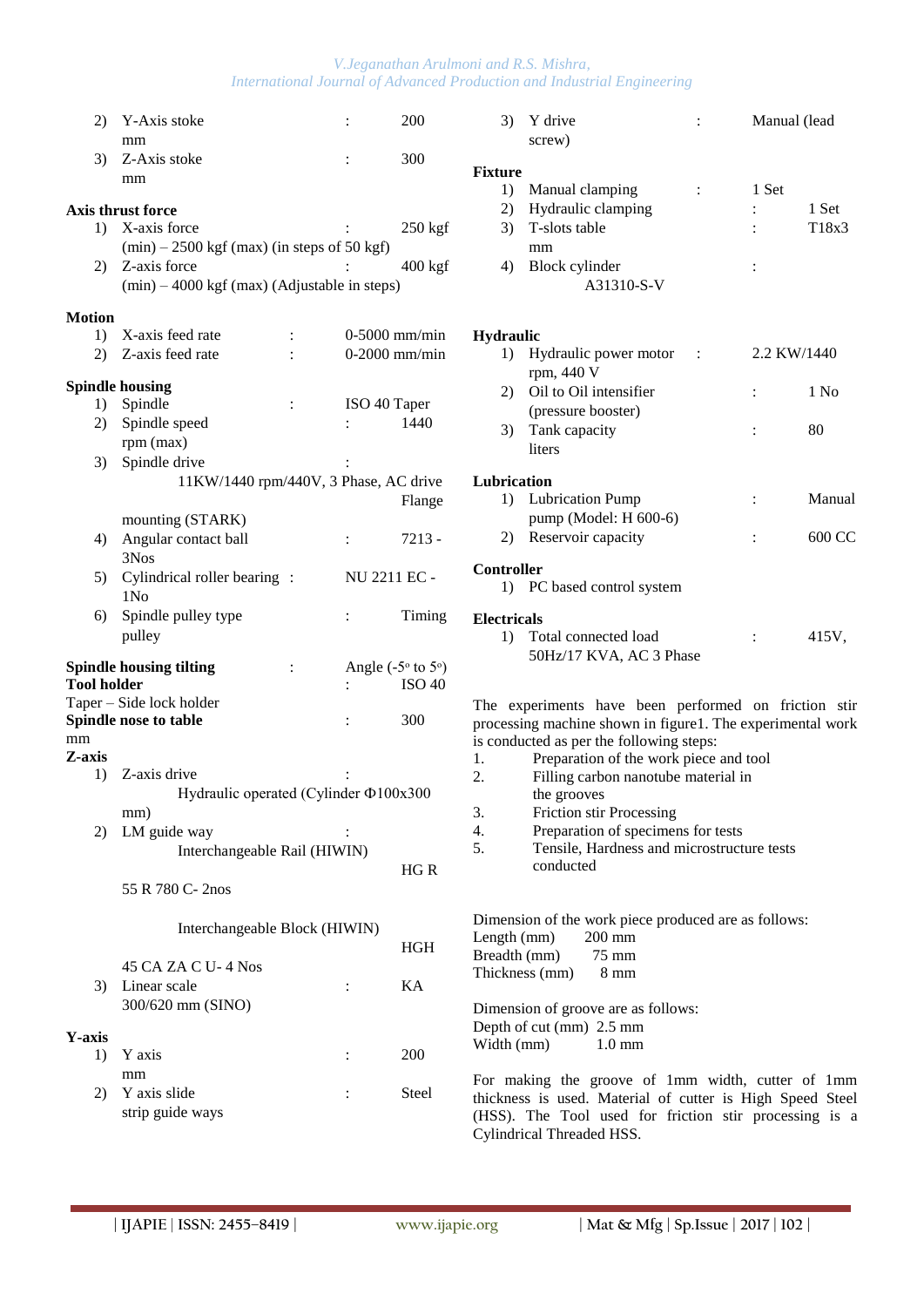# *V.Jeganathan Arulmoni and R.S. Mishra, International Journal of Advanced Production and Industrial Engineering*



Fig. 1. FSP machine



Fig. 2. Tools used during Friction stir processing Fig. 3 CNT filled in the grooves of copper plate



Dimension of the tool are as follows: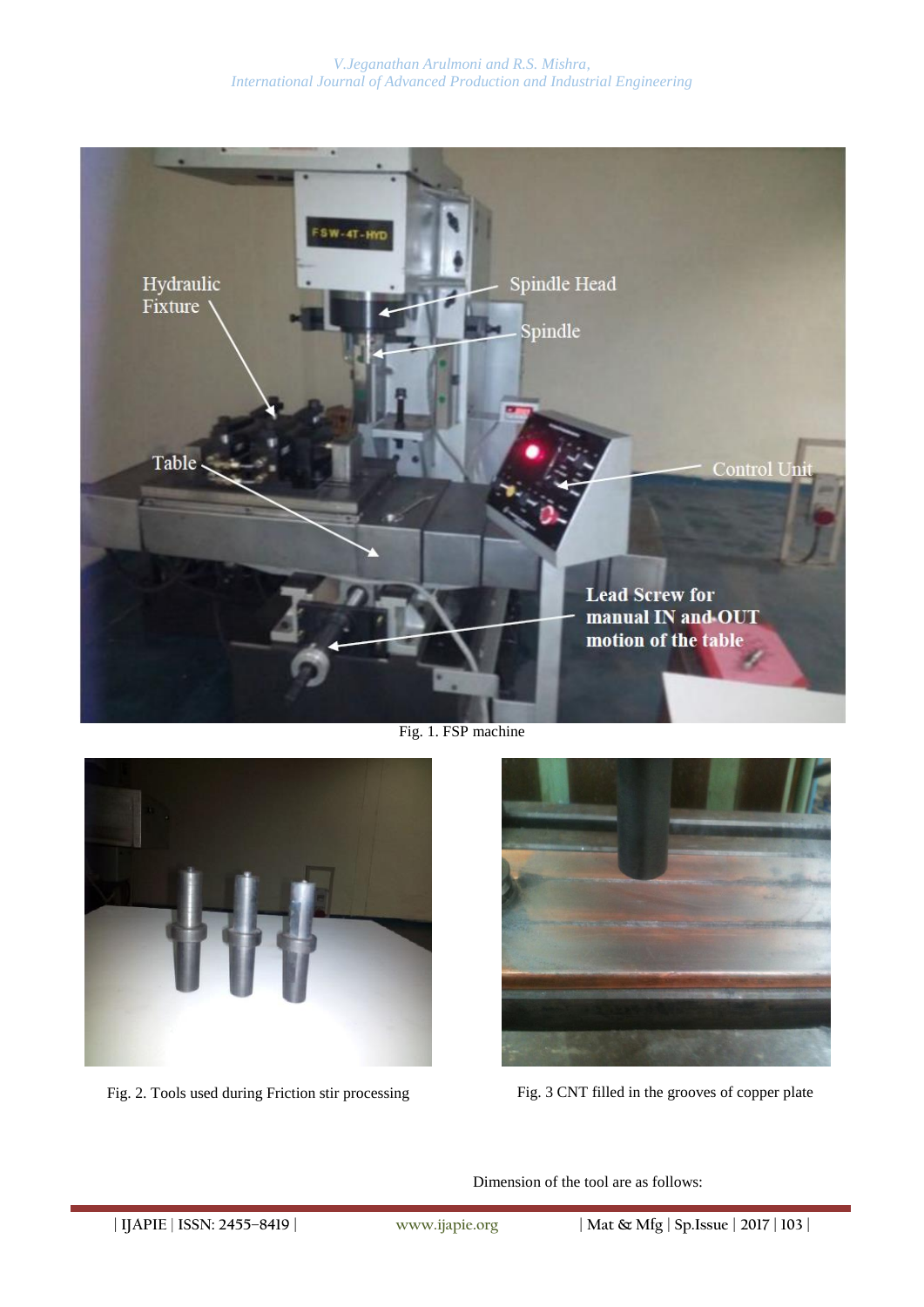### *V.Jeganathan Arulmoni and R.S. Mishra, International Journal of Advanced Production and Industrial Engineering*

| $120 \text{mm}$ |
|-----------------|
| 19.95mm         |
| 3mm             |
| 7 <sub>mm</sub> |
|                 |

Cylindrical threaded tool have certain advantages over the cylindrical tool are as:

- 1) Better processing results
- 2) Reduce weld force<br>3) Enable easies flow
- 3) Enable easies flow of plasticized material

4) Increase interface between the pin and the plasticized material, thereby increasing heat generation.

Properties of Carbon Nano tube are as follows: Diameter 50-85nm Length 10-15 micrometer Nitrogen surface area 10-90 m2/gm Volume resistivity  $2i \ll 5*10-4$ ohm-cm Carbon content >94%

Advantages of using Carbon Nano tubes in the Processing:

- Develop High Tensile strength in the material upto 63 GPascals.
- Leads to strong interfacial adhesion
- Increases stiffness and strength of the material.

The parameters used during processing are as follows: Load (Kg) 1000kg Feed (mm/min) 22mm/min Rotational speed of tool (rpm) 1100rpm

These parameters are kept constant during the processing. For Analysis of the micro structure and mechanical properties, the processing is done in "Multiple Passes" on the work pieces.

Tensile test determines the strength of the material subjected to a simple stretching operation. The primary use the testing machine is to create the stress-strain graph. The aim of the test is to asses some mechanical characteristics of the testing material. The results of the tensile tests are used in selecting materials for engineering applications. Tensile properties frequently are included in material specifications to ensure quality.

A universal testing machine (UTM) is used to test the tensile strength and compressive strength of the materials. The result of tensile test is shown in table1.





Table 1: Specimen Details and output Results during Tensile Tests

| <b>Output(Generic</b><br>metals tensile<br>from position) | Without<br>processing | <b>Single</b><br>pass<br>without<br><b>CNT</b> | <b>Single</b><br>pass<br>with<br><b>CNT</b> | Two<br>pass<br>with<br><b>CNT</b> | <b>Three</b><br>pass<br>with<br><b>CNT</b> |
|-----------------------------------------------------------|-----------------------|------------------------------------------------|---------------------------------------------|-----------------------------------|--------------------------------------------|
| Width(mm)                                                 | 5.98                  | 6.01                                           | 6.01                                        | 6.01                              | 6.0                                        |
| Thickness(mm)                                             | 5.87                  | 5.81                                           | 5.81                                        | 5.66                              | 5.79                                       |
| <b>Gauge Length</b><br>(intial)(mm)                       | 25                    | 25                                             | 25                                          | 25                                | 25                                         |
| Gauge<br>Length(final)<br>(mm)                            | 32.9                  | 46.4                                           | 31.5                                        | 28.7                              | 29.1                                       |
| Area $(mm^2)$                                             | 35.1                  | 34.9                                           | 34.9                                        | 34                                | 34.7                                       |
| <b>Ultimate</b><br>Force(N)                               | 8560                  | 6840                                           | 2520                                        | 2570                              | 4340                                       |
| <b>Ultimate</b><br>Stress(MPa)                            | 244                   | 196                                            | 72.1                                        | 75.5                              | 125                                        |
| Offset @<br>$0.2\%$ (N)                                   | 7600                  | 4120                                           | 1610                                        | 2340                              | 3760                                       |
| $0.2\%$<br>Offset @<br>(MPa)                              | 217                   | 118                                            | 46.2                                        | 68.7                              | 108                                        |
| $TE(Auto)(\%)$                                            | 30.5                  | 91                                             | 24.6                                        | 13.3                              | 16.0                                       |

Table 2: Hardness test results

| Sr. | Specimen           | <b>Vickers</b> |
|-----|--------------------|----------------|
| No. |                    | hardness       |
|     |                    | number         |
|     |                    | (HV0.3)        |
|     | Base metal         | 92-94          |
|     |                    |                |
| 2.  | Specimen Processed | 92-94          |
|     | without CNT        |                |
| 3.  | Processed with CNT | 68-72          |
|     | single pass        |                |
| 4   | Processed with CNT | 74-78          |
|     | double pass        |                |
| 5.  | Processed with CNT | 88-90          |
|     | triple pass        |                |

Output result from the hardness test is shown in table 2. Test was performed on Vickers hardness machine. In the above result as the processes increases with multiple passes hardness also increases.



 $1(a)$  Specimen at 10x 1(b) Specimen at 20x 1(c) Specimen at 50x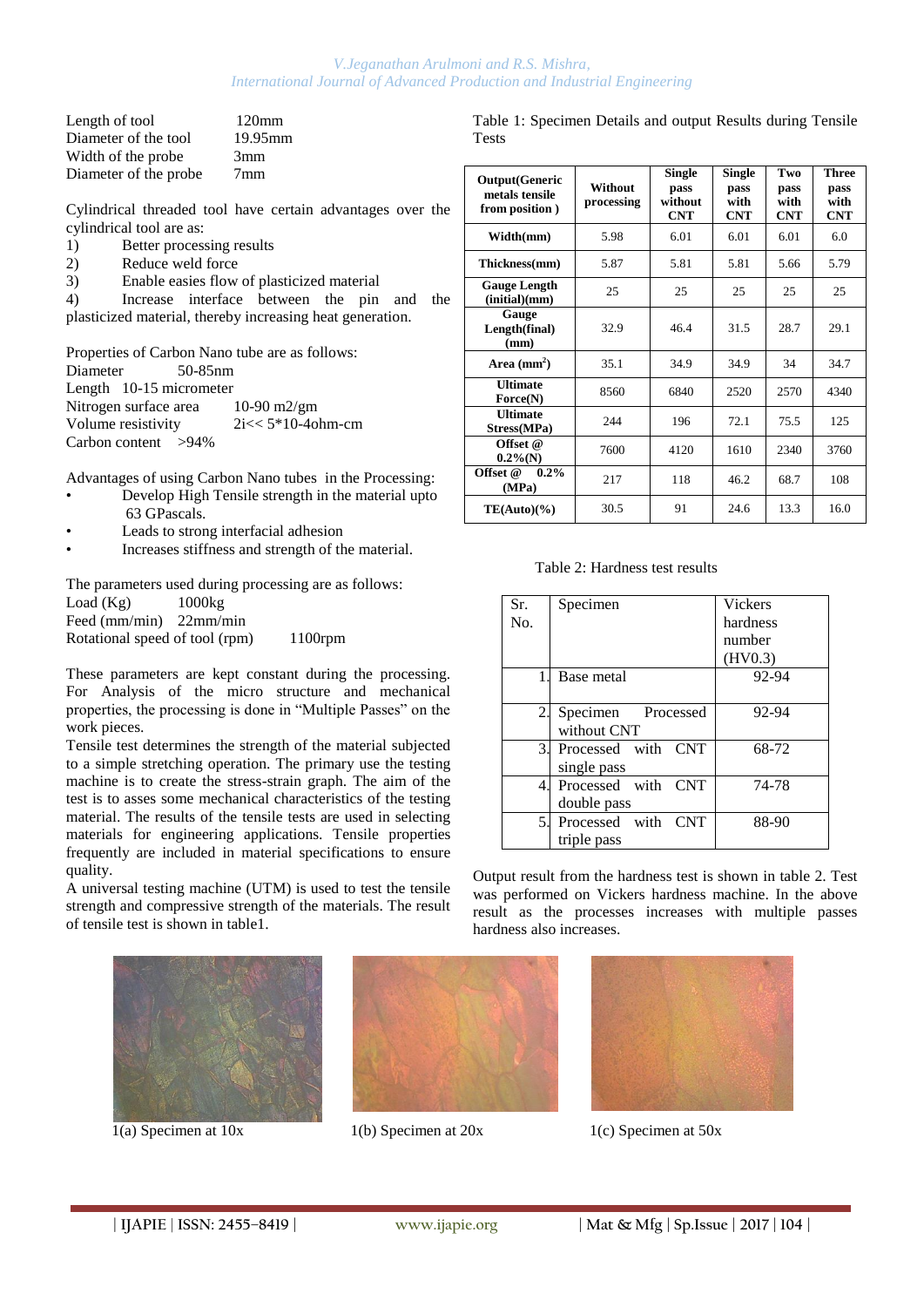

Specimen without CNT with single 2(b) Specimen at 20x 2(c) Specimen at 50x pass-2(a) Specimen at 10x







Specimen with CNT single pass-3(a) 10x



Specimen with CNT double pass-4(a) 10x





 $4(b) 20x$   $4(c) 50x$ 











 $5(b) 20x$   $5(c) 50x$ 

Due to multiple passes, the microstructure obtained was found to be more compact because of dispersion of the carbon nano tubes in the composite material very well and grains of the composite material found finer and defect free as number of passes increases.

### **CONCLUSION**

5(a) 10x

In this study the following conclusions are made on the basis of tests performed:

The ultimate tensile strength of the processed material comes out to be lesser than the parent material.

Hardness of the processed specimens increases as the number of passes are increased due to more compact microstructure. The hardness number comes out to be highest for third pass in comparing with single and double passes.

Microstructure obtained gets more compact and defect free as number of passes increases.

In tensile testing, the ultimate force decreases from 8560 to 6840 N from base material to single pass specimen without CNT. But in case Specimens with CNT with single, double and triple passes the ultimate force increases.

# **REFERENCES**

- [1] I. Galvao, A. Loureiro and D. M. Rodrigues.[2012] Influence of process parameters on the mechanical enhancement of copper-DHP by FSP, Advanced Materials Research, 445, pp 631-636
- [2] R. Sathiskumar, N. Murugan, I. Dinaharan, S.J. Vijay, [2013] Characterization of boron carbide particulate reinforced in situ copper surface composites synthesized using friction stir processing,Materials Characterization, 84, pp1 6 – 2 7
- [3] R Sathiskumar, N Murugan, I Dinaharan and S J Vijay, [2013] Role of friction stir processing parameters on